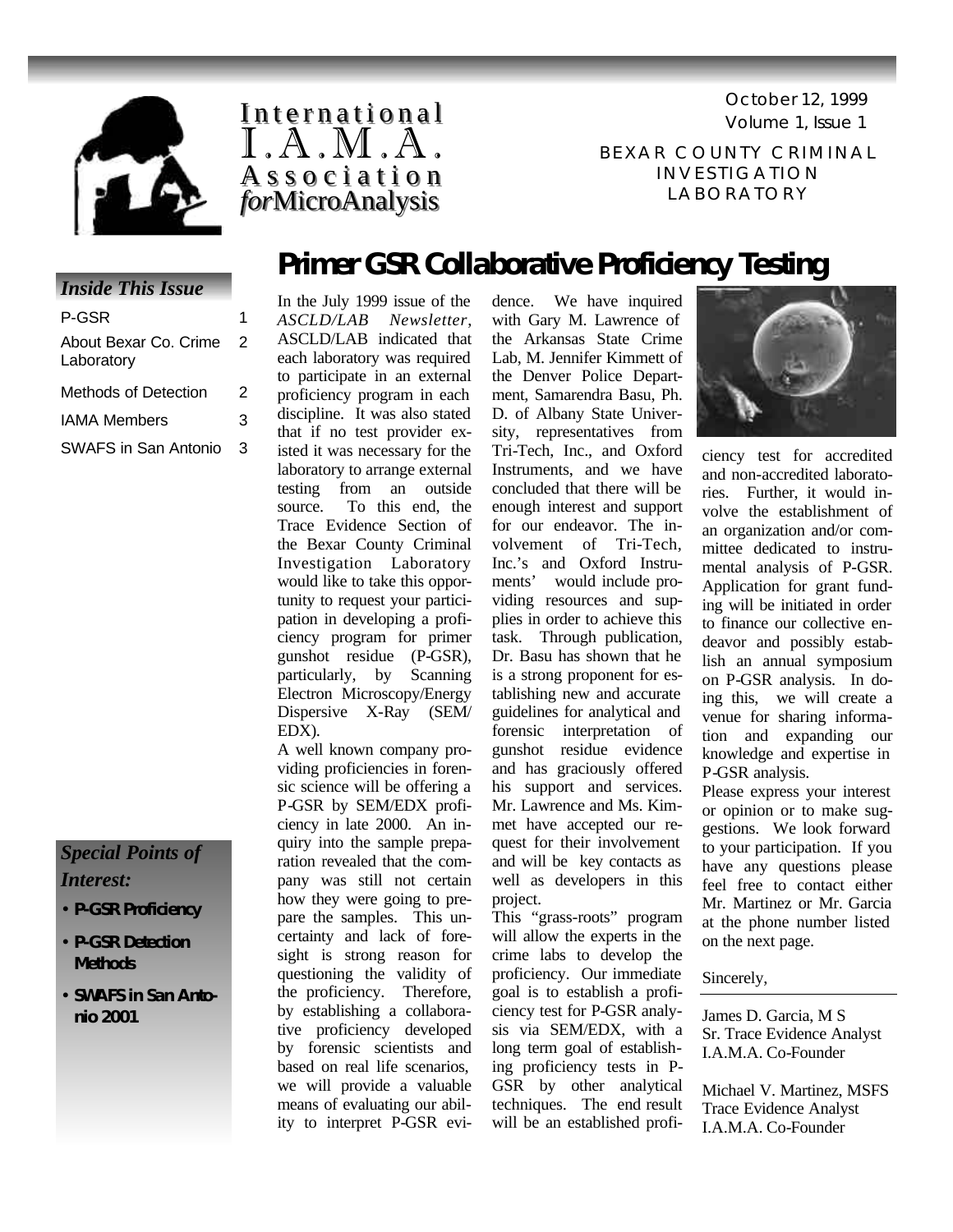IAMA NewsLetter Volume 1, Issue 1

# Page 2 **About Bexar Co. Crime Lab**

The Bexar County Criminal Investigation Laboratory is an ASCLD accredited, full-service laboratory. We are a fee-forservice laboratory offering competitive pricing using state of the art instruments in the disciplines of Serology/DNA-STR, Trace and Transfer Evidence, Firearm and Toolmark Examination and Drug Identification. The crime lab frequently performs criminal testing on cases for law enforcement agencies locally, state-wide and out-of-state.

SEM/EDX since 1996 and averages approximately 350 cases yearly. We are currently using the Joel 5800 SEM accompanied by Oxford Instruments ISIS-GSR Microanalysis system equipped with a Silicon-Lithium crystal detector.

We pride ourselves in being active in developing and optimizing the procedures and protocols encompassing all phases of P-GSR by SEM/EDX. Please give us a call and ask for our fee schedule.



The Trace Evidence section has been doing P-GSR by

# **Methods Used to Detect P-GSR by SEM/EDX**

In order to provide a comprehensive proficiency, we need to know some information about how your laboratory analyzes P-GSR. Please provide:

- $\triangleright$  How many P-GSR cases per year.
- $\triangleright$  Type of SEM in your laboratory.
- $\triangleright$  Does your SEM have an automated stage?
- $\triangleright$  EDX manufacture & crystal used. (i.e. beryllium, siliconlithium, germanium, etc.)
- $\triangleright$  Microanalysis software and version used.
- $\triangleright$  Accelerating voltage, bias current, % deadtime & working distance.
- $\triangleright$  What elemental calibration standard do you use?
- $\triangleright$  Do you use an imaging standard, positive and negative controls?
- $\triangleright$  Do you carbon sputter coat your samples?
- $\triangleright$  Do you set a limit on the minimum number of P-GSR particles confirmed before reporting results as positive? If so, How many?

In addition, We would like to know what you think of this association. What objectives would you like to see in the upcoming issues? Does your organization have any interesting research or case studies you would like to share?

If so, please contact Mike Martinez or James Garcia at (210) 335-4115 or fax us at (210) 335-4101.



### **"Circumstantial**

**evidence is a very tricky thing. It may seem to point very straight to one thing, but if you shift your own point of view a little, you may find it pointing in an equally uncompromising manner to something entirely different."**

#### **Sir Arthur Conan Doyle**  *Sherlock Holmes– The*